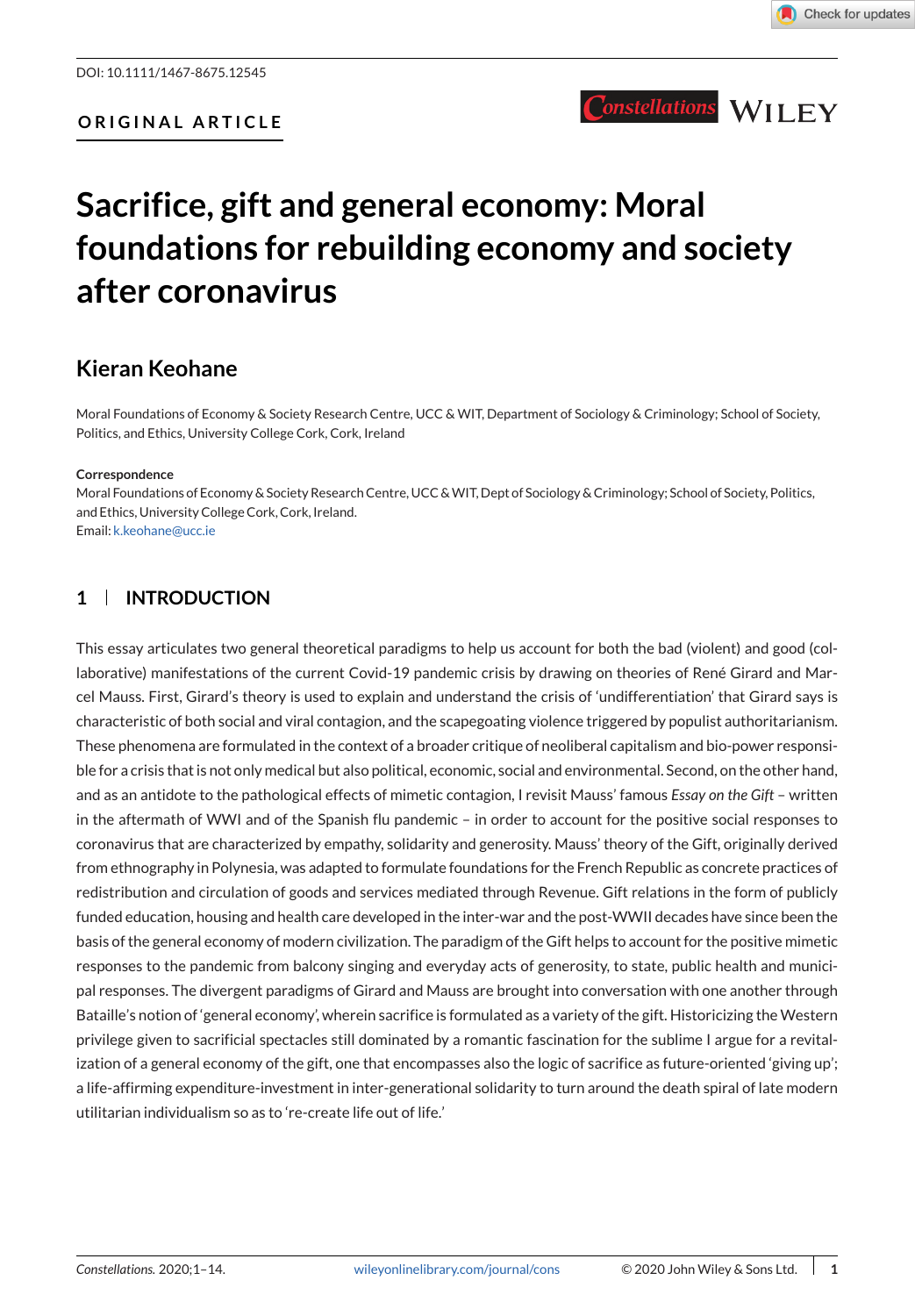# **2 RENÉ GIRARD: MIMESIS, SCAPEGOATING, AND A RESTORATION OF AUTHORITARIAN NEOLIBERALISM**

One response to the Covid-19 crisis can be seen from within the paradigm of René Girard's [\(2017\)](#page-12-0) *Things Hidden Since the Foundation of the World*, and his key concepts of 'contagious mimesis', 'the scapegoat mechanism', and the refoundation of social order on 'sacrificial violence.' Contagious mimesis is exemplified by panic buying and hoarding, that is 'acquisitive mimesis', with the latent (sometimes open) competitive rivalry spiralling towards violence, into what Girard calls 'conflictual mimesis', when rivalry becomes more intense, and the object becomes less the focus than a search for a scapegoat: someone or something is 'to blame' for this, and individuals who are swept up in a spiral of mimetic rivalry 'converge on one and the same adversary that all wish to strike down' (Girard, [2017,](#page-12-0) p. 25).

The spiral of contagion from acquisitive into conflictual mimesis and scapegoating is manifest in Trump's calling coronavirus the 'Wuhan foreign virus'; that gun sales in the United States spiked by 180% in one week; the ways in which coronavirus will be used as a definitive argument against migrants and refugees; the raft of 'emergency powers' – some draconian; the shift in language: this is a 'war,' we must 'attack', to 'defend ourselves' against an 'invisible enemy'; 'heroes' on the 'front line' in 'field hospitals', and so on. And this shift in the symbolic order towards an imaginary of war intimates a future scenario: the daily body count; bodies piling up into a tomb, a burial mound of heroes and martyrs (the elderly and the vulnerable; those victims who are healthcare workers) a sacrificial pyre which may become the foundation upon which a new order will be built. What might that new order be?

Prophylactic measures against coronavirus are directed at the moral foundations of economy and society, the social institutions of everyday life – family, friendship, community, civility, sociability, solidarity and social trust. Social distancing and self-quarantine protocols force people apart: do not trust your neighbours or friends, not even husbands and wives, even children – as they are 'super-carriers' –must not visit grandparents. We were already hyperindividuated and lacking inter-generational solidarity; these protocols bring internal tensions and latent animosities to the foreground: there is now good reason to be paranoid and suspicious of one another, in fact it is a duty and responsibility. It is interesting, [and worrying, from this perspective] to see how compliant, how docile people already are with the emerging and consolidating bio-power regime. We were already governmentalized, but social distancing takes it to a whole new level of subjectivization: we 'assume responsibility for the constraints of power'; we internalize and 'bring power to bear on ourselves and become part of its mechanism' (Foucault, [1991,](#page-12-0) pp. 201–202). The pandemic is overdetermined with dilemmas of power and control since internalizing some mechanisms of control could save many lives, and while laudable though that goal is, it feeds recursively into an overlapping and interpenetrating field of forces of neoliberalism, populist authoritarianism, biopower and governmentality. Will 'the new normal' be neo-Malthusian, social-Darwinian authoritarian neoliberalism, legitimated by a discourse of social hygiene, a regime of bio-power wherein 'numerous and diverse techniques achieve the subjugation of bodies and the control of populations' (Foucault, [1978,](#page-12-0) p. 140)?

The plague, Girard says, 'is universally represented as a process of undifferentiation, a destruction of specificities . . . General anarchy and confusion then set in and that is the worst evil by which the common wealth can be assailed; for that is the moment when the dissolute bring *another and worse plague* into the town' [\(1974,](#page-12-0) p. 834). The microbial plague is followed by 'another and worse' political-economic plague. And not only does general anarchy and confusion come in with the plague, they precede and prepare the ground upon which the plague takes hold and spreads: 'Social upheaval can bring about conditions favourable to an outbreak of the plague. Historians still argue whether the Black Death was a cause or a consequence of the social upheavals in the fourteenth century' (Girard [1974,](#page-12-0) p.834). Historically, in art and literature 'the words we translate as "plague" can be viewed as a generic label for a variety of ills that affect the community as a whole and threaten or seem to threaten the very existence of social life' (Girard [1974,](#page-12-0) p.834). In the coronavirus crisis, the insidious plague-before-the-plague that characterized political culture in the period before the pandemic are the 'social upheavals and various ills' associated with extremes of economic inequality, conflicts around race and gender injustices, as well as struggles for dominance over symbolic differences of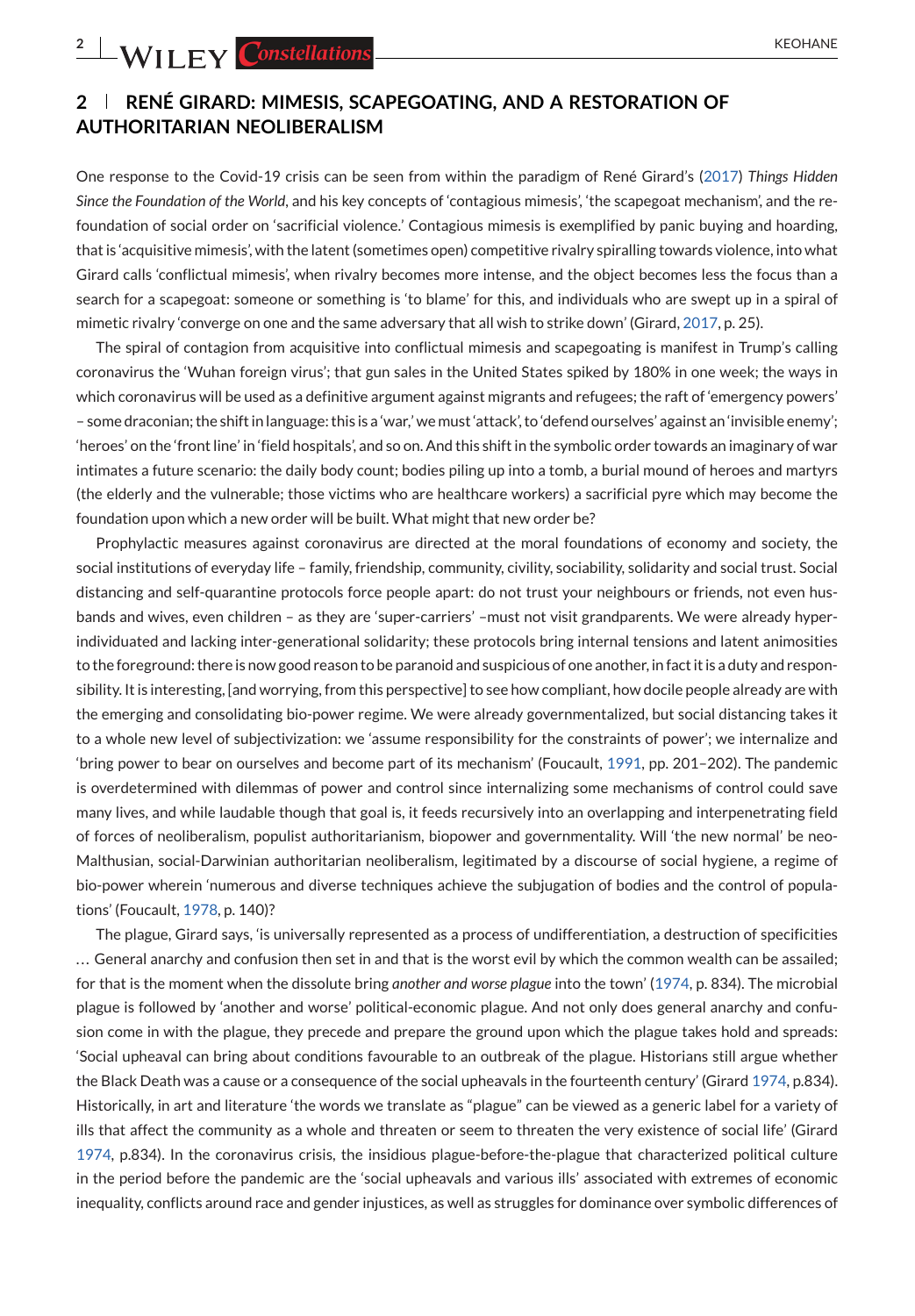values, beliefs and practices: the politics of identity, sexuality, multiculturalism and similar 'hot button' issues and 'dogwhistle' politics that have made managing the pandemic difficult, in England and America particularly, but throughout the world, from Brazil to India, where the 'crisis of undifferentiation' caused by the pandemic has revealed, reinscribed and recursively amplified pre-existing differences in so far as different populations have been affected very differently – as the current BLM movements have powerfully articulated, for instance, and the rhetoric of solidarity – that 'We are all in this together' is belied by a reality in which America's tech billionaire oligarchs have increased their wealth by \$500 bn during the pandemic, while 50 million Americans have been dis-employed and made precarious. Thus the tensions between difference, un-differentiation, and re-differentiation complicates, or rather nuances and brings up to date some anachronisms in Girard's universalizing thesis, which was initially inferred from smaller, archaic and arguably more egalitarian societies. Similarly, Girard, in the past, has tended to downplay the medical side of contagion, treating it as a 'disguise' of a more profound mimetic truth. This hermeneutical choice is historically determined and can be dated to the post–WorldWar II period, which shaped Girard's theoretical imagination. Equally dated is Girard's diagnostic that we now live in a world less and less threatened by real bacterial epidemics (Lawtoo, [2016\)](#page-13-0). In fact, in the Anthropocene, due to climate breakdown, habitat destruction and hyper-consumerist zoophagia, Covid-19 is only one of many waves of new viral contagions.

Schismatic political culture, exemplified by the divisiveness of Brexit in the United Kingdom and the Trump presidency in the USA, Bolsonaro's Brazil, Orban's Hungary, Modi's India and elsewhere, is, within the Girardian paradigm, symptomatic of 'undifferentiation and destruction of specificities' that the new populist authoritarianisms seek to reinscribe, following Schmitt's [\(1932/2007\)](#page-13-0) formula of making 'friend'–'enemy' distinctions, whether through the biopower governmentalizing idiom of 'compliant' versus 'irresponsible' citizens, or through calculated inflammatory political rhetoric whereby armed white supremacist vigilantes are designated 'patriots' while unarmed demonstrators are deemed to be 'terrorists' and BLM is a 'symbol of hate'. The deep source of this generalized and expanding recursive spiral of undifferentiation and re-differentiation which in Girard's language is the decline of mediation of mimetic rivalry by 'external models' has echoes and reverberations in many registers of contemporary theory: the 'exhaustion of metanarratives of legitimation' (Lyotard, [1979/1984\)](#page-12-0); the deconstruction of 'logocentrism' and desire for a 'transcendental signified' (Derrida, [1976\)](#page-12-0); erasure of 'Names of the Father' (Dufour, [2007\)](#page-12-0); the unravelling of '*points de capiton'* that quilt the symbolic order (Lacan, [1993\)](#page-13-0); 'social acceleration, and loss of resonance in our relationship to the world' (Rosa, [2019\)](#page-13-0). The lack, or loosening of the symbolic order of post-[or 'late' or 'hyper'] modernity has been the source of a rapidly spreading contagion of reciprocal symbolic violence, always threatening to break out into actual violence: climate science deniers confront climate activists; racist and xenophobic authoritarian populists face off against politically correct radical progressives; the public sphere dissolves into social-media formented hatreds and passions of all sorts, a contagion that spreads in the form of 'viral' 'memes' that amplify and inflame antagonism and hostility amongst 'monstrous doubles' (Girard, [1979,](#page-12-0) p. 79). 'Nothing more resembles a raging man than another raging man', and this is the 'undifferentiation' that Girard says is the characteristic feature of all plagues, both microbial and socio-political.

Under circumstances when external mediation by exalted models and transcendent master signifiers become confused and uncertain, contagious mimetic conflict spreads: society can no longer be solidary, but becomes 'a mere collection of heterogeneous objects, but not as a "totality" or, if we prefer, a "structure," a system of differences commanded by a single differentiating principle' (Girard, [1974,](#page-12-0) p. 838). 'When the difference goes, the relationship becomes violent and sterile as it becomes more symmetrical, as everything becomes more perfectly identical on both sides: 'Each thing meets in mere oppugnancy' (Girard, [1974,](#page-12-0) p. 839). Pent-up animosities and propensity to violence accumulates, threatening to overflow and inundate everyone, and the solution to endemic conflict is found through the scapegoat mechanism.

'The virus' against which we wage war provides such a scapegoat: we are all united against this common enemy. This scapegoat masks and exculpates us from what is really at work, for in the global eco-political-economy our relentless assault on Nature has caused climate breakdown and species extinction on a massive and accelerating scale. In the Anthropocene, it is modern human beings that are the pandemic pathogen species, and the coronavirus, insofar as it is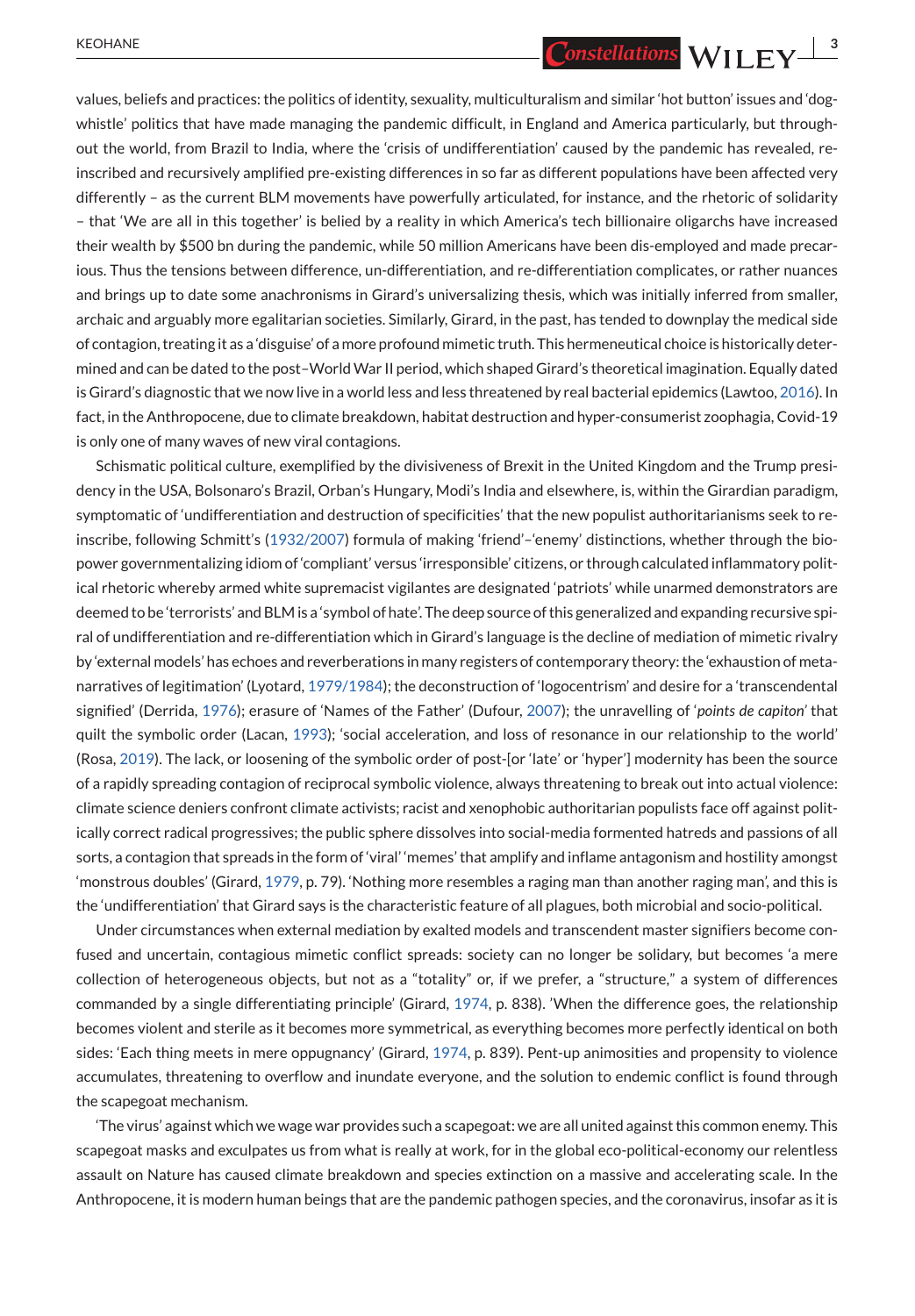**4** WII FY Constellations

the form of life characteristic of late modern civilization that unleashed it, and spread it, is a symptom of our endemic and chronic morbidity.

However, Girard says, 'it is not that there is, as a "real culprit," a man who bears alone the entire responsibility for the plague. Such a man cannot exist, of course. . . . [one is] really talking about a victim who is "right," in the sense that against and around that victim everyone can unite' (Girard, [1974,](#page-12-0) p. 842). Coronavirus is such a "right" scapegoat, at least it is for now: the virus is an absolutely primitive life form; barely life at all, but a prolific life, obscene, teeming, a promiscuous life whose sole drive is to procreate; a superfluous, purely parasitic life; a life that we have ennobled, crowned – 'The "Corona" – virus'!; a disgusting, sickening, wicked king; evil incarnate, with obscure origins in a nonhuman species; a quintessential stranger – Other; but also a powerful enemy and a worthy adversary, that, when heroic biomedicine finds the vaccine for, will be defeated and everything will be restored. 'If the polarization of the crisis upon a single victim really effects a cure, this victim's guilt is confirmed, but his role as a saviour is no less evident' (Girard, [1974,](#page-12-0) p. 844). Coronavirus may become the saviour authorizing and facilitating a Restoration.

In *Things Hidden Since the Foundation of the World*, Girard outlines how Lucifer's hubris dissolved the cosmic order built on the authority of the Father, making everyone equally a god unto himself and a rival to others, unleashing a spiral of envy, conflict and scapegoating violence. Girard's eschatology echoes Plato's critique of Democracy in *Republic*: that liberty and equality pave the way for tyranny. Plato's solution is a society of limits, governed by the enlightened despotism of philosopher Kings and their caste of Guardians. Girard's is similar: mimetic rivalry's propensity for violence can be limited by elevating a 'model', a Subject(s) a great distance above other subjects: an external mediator, who cannot be envied, only revered, quells mimetic rivalry and restores order. A radical conservative Restoration can be imagined within the Girardian paradigm as a neo-monarchism of billionaire neoliberal fundamentalists, achieved by creating an insurmountable gulf of material and symbolic social inequality between a new elite of the 0.01% and the masses; a gulf maintained by a military authoritarian caste of guardians, a strong state, that will be, Plato imagined, 'as dogs to the flock of sheep' that they will keep in order, organized and legitimated within a discourse of biopower, and enabled with the latest high-tech surveillance military and security apparatus[.](#page-11-0)<sup>1</sup>

## **3 MARCEL MAUSS: GIFT,** *HAU***,** *MANA***, AND RENEWING SOCIAL SOLIDARITY**

On the other hand, our responses to the coronavirus crisis can be seen in terms of Marcel Mauss's [\(2002\)](#page-13-0) *Essay on the Gift*. The Maussian response to coronavirus is all about '*hau' and 'mana'*, two words from Oceania that signify the unifying and assimilating magico-religious 'spirit' of the gift and gift-exchange, an activity that has ramifications that 'are at once legal, economic, religious, aesthetic, and morphological . . . involving the totality of society and its institutions' (Mauss, [1925/2002,](#page-13-0) pp. 100–101). Gift exchange is a socially integrating general economy of material and moral relationships that are reciprocal, obligatory and incremental, and that are the source of honour and prestige, wealth and authority for all of the parties involved.

*Hau* and *mana* are loan words from the cultures of Oceania, but all languages and cultures have words with approximate equivalent meanings. The semantic cluster that share what Wittgenstein [\(1994\)](#page-13-0) calls 'family resemblances' to *hau* and *mana* include, for instance, *Geist*, *esprit*, aura, soul, charisma (*charis, kharis* (Gr) [and karma, (Sanskrit -the spiritual principle of cause and effect]); charm (delight, magic); gift from god, grace; *gracias* (thankfulness), and so on. *Mana* is 'a quality... an essence... a spiritual force': '*mana* is power, *par excellence*, the genuine effectiveness of things... This extraneous substance is invisible, marvelous, spiritual -in fact, it is the spirit which contains all efficacy and all life' (Mauss, [1902/2001,](#page-13-0) p. 137). *Hau* is the spirit of the gift, the spirit in which the gift is given, and received, reciprocated and circulated. Something more than the material thing itself, some of the giver's spirit accrues to the gift and adheres to it even after it has been given; and this symbolic surplus of *hau* reciprocally binds givers and receivers, mutually enhancing and increasing *mana* for all people who are involved and implicated in some way in the gift relationship. *Hau* and *mana* have been especially puzzling and difficult to grasp because of the positivism, materialism and individualism of modern economics, which emphasizes individual contracts in a purportedly transparent and rational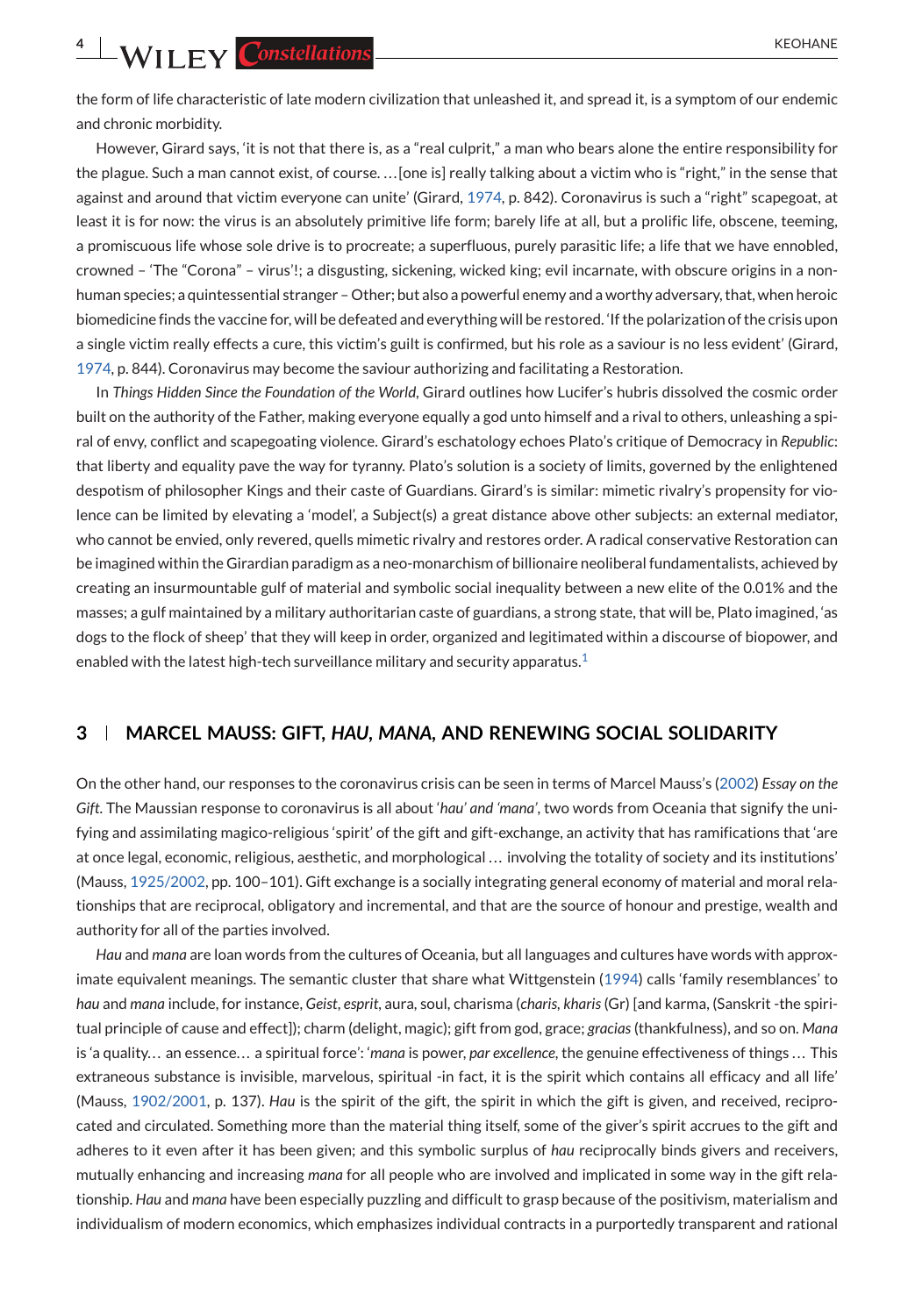market, obscuring 'the social glue of 'the non-contractual element in the contract' that makes the economy possible – a combination of law, state, customs, morality and shared history' (Hart, [2012,](#page-12-0) p. 168). Materialism, individualism and utilitarianism notwithstanding, the personal, social and spiritual dimensions of exchanges persist, and this is everywhere effective and evident during coronavirus.

The unifying and morally vivifying aspects of our gift-based responses to the coronavirus are illustrated, for example, by the Italians singing to their neighbours from their balconies, sustaining *esprit de corps* and solidarity; by New Yorkers and Londoners' nightly rituals of applause, to thank and to honour healthcare workers; by people volunteering, shopping for their neighbours, by countless small acts of kindness and civility. The '*hau*' and '*mana*' of the gift economy is also at the heart of institutional responses: governments' mass mobilization and coordination of powers and resources in the public interest and for the common good, with increased legitimation of authority, popular support and collective national pride in leaders and governments that are seen to have managed the crisis well, but with a loss of face and national prestige, and eventually political reprobation for others. The most fatal consequence of the pandemic will probably be loss of prestige and moral authority and the historical eclipse of Anglo-American global hegemony. Meanwhile China, having initially suffered severe loss of face, aspires to elevate itself in the eyes of the world with generous gifts of ventilators, masks and PPE.

The *hau* and *mana* of the gift is also shown by employers continuing to pay employees; banks giving mortgage holidays; suspending utilities bills, rents and evictions; all of which seems very good and generous, of course, even though this gifting, underwritten by states' revenues is given in the interest of avoiding civil unrest, and that these are gifts given on the expectation that they will be accepted graciously, ensuring harmony, and that they will be repaid later, with interest. Nonetheless, Maussian, gift-based responses, insofar as they take the form of a 'a total system of services rendered and reciprocated,' a system of prestation incorporating and permeating all of the members of society as a whole entity, an exchange between all individual citizens, businesses and economic institutions, mediated through revenues/ treasuries/ exchequers and all of the offices and apparatus of the state, articulated by political leaders, wrought under emergency conditions for now, but a 'fair deal' that resonates with the historical 'New Deal' and with the horizon of a future 'Green New Deal' the *hau* and *mana* of the gift is a more hopeful foundation for rebuilding the world than Girardian scapegoating, violence and sacrifice.

What has mattered during coronavirus has been people's willingness to comply with protocols, and willingness means at the same time to feel free to give, to feel obliged to accept and to feel both free and obliged to reciprocate. This fusion of liberty and obligation is the nexus of the gift relation: people feel beholden to an inclusive and continuous cycle of give-and-take, they understand and experience themselves as belonging to a virtuous circle of *hau* and *mana* constituted and reproduced by their willing participation in mutual exchanges of gifts of 'total services'.

Coronavirus has revealed how in spite of 200 years of utilitarianism, materialism and individualism, and neoliberalism's claim that 'there is no such thing as society, only individual men and women', society although it has been weakened, is resilient and very much alive in late modernity. With the signal exception of extremists like the Michigan militia, the vast majority of people freely and willingly and generously 'give': they give one another respectful distance and graciously exchange passing courtesies; they give their confidence and trust to medical experts and good leaders; they give their consent to restrictive rules and measures; they give up their freedoms and their personal liberties, give up the pleasures of sociability, family and friendships, and they give up their work and their livelihoods, all for the benefit of others. And those others are mostly persons who are entirely unknown to them personally, anonymous strangers; they give everything up for 'the common good', for the abstract idea of 'Society'. People's benevolent actions and good behaviour cannot be explained in terms of docile compliance, nor a merely individual self-interested utilitarian calculus of what is 'for one's own good', because when they are asked, even though they do not use the language of *hau* and *mana* people say that what they are doing is 'right', and 'moral', 'a civic duty' and 'good for all of us*'*; and they give their gifts with grace, compassion and magnanimity.

The proof of this is that while people's initial willingness to give may have been motivated by fear of contagion, people have continued to give their gifts generously even after it has become clear and widely known that coronavirus is really life-threatening only to a very small minority, the very old, and those already seriously ill with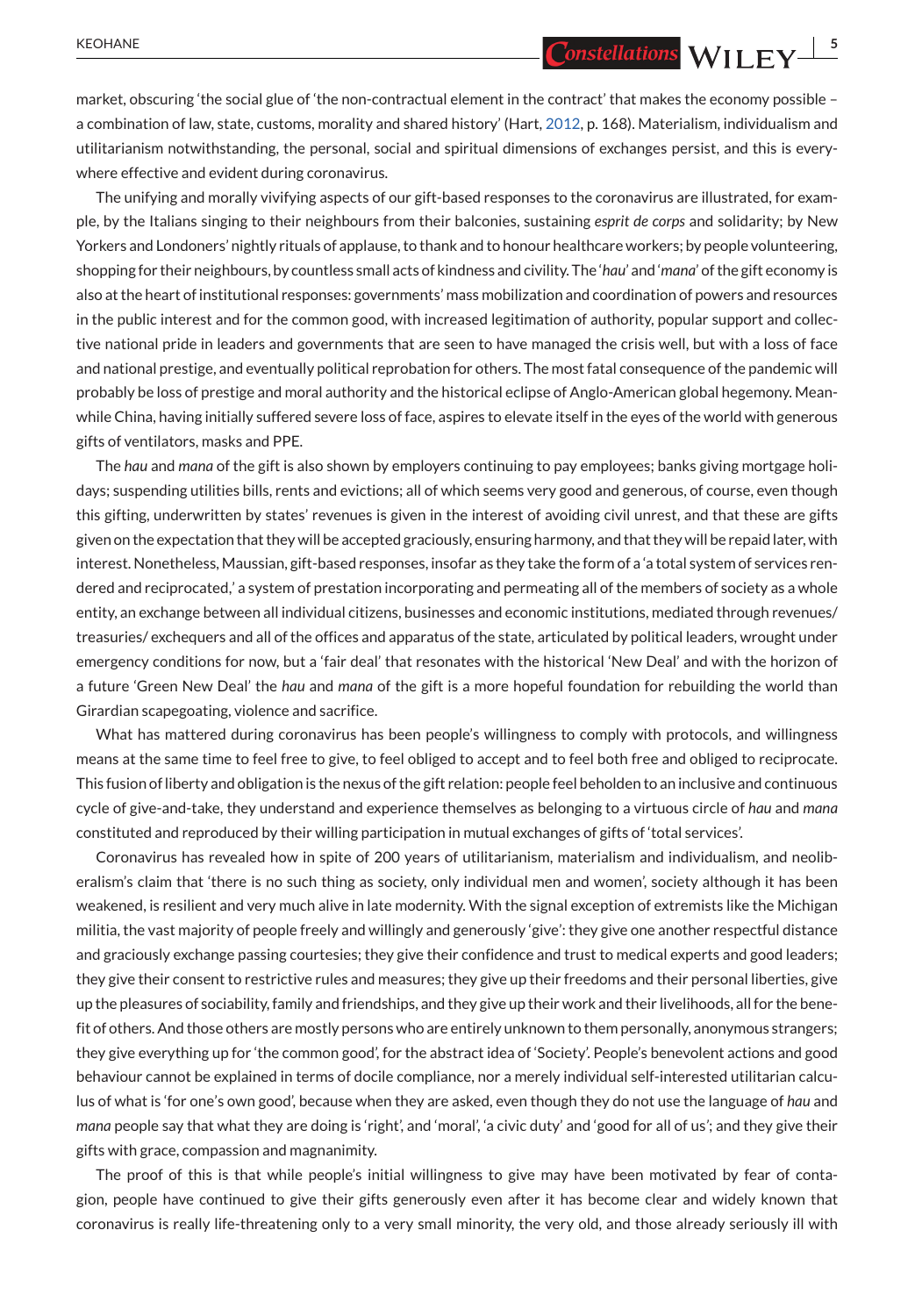**6 6** KEOHANE

pre-existing chronic illness. If it were the case that modern people were in fact fully in the grip of materialism, utilitarianism and individualism, that we are, or have become, merely selfish individualized 'utility-maximizing-rational-choice calculating machines', then a Malthusian–social Darwinian logic would have come to the fore in political rhetoric, policy and action. And it has occasionally, for instance, the policy proposal of 'herd immunity' and the suggestion that 'elderly people should be willing to sacrifice themselves to save the American economy'; but such rhetoric finds little resonance, no purchase on hearts and minds. Instead, what coronavirus has brought to the surface is the anthropological substratum, the moral foundations of economy and society: 'Above, below and all around... is a system of giftthrough-exchange that permeates all of economic and moral life . . . a constant 'give and take'. . . a continuous flow in all directions of presents given, accepted, and reciprocated, obligatorily and out of self-interest, by reason of greatness and for services rendered, through challenges and pledges' [\(Mauss, 1925/2002,](#page-13-0) p. 37). Social life is 'impregnated' by *hau* and *mana* in the general economy of the gift, Mauss says, and this is the deep source that New York's Governor Cuomo tapped by reminding 'New Yorkers, and all Americans that 'Blue and Red states subsidize each other', and that 'New York is the number one giver' to the Federal 'pot' [speaking as though he were a chief hosting a potlatch!] 'But now is not the time to make a tally of the accounts in dollars and cents', Cuomo says, 'what really makes America great, and beautiful, and good is when people are working together, and sharing, and sending ventilators across the nation to be helpful, and 60,000 people are volunteering, and they're showing love and they're showing unity...<sup>'2</sup>

Coronavirus has been managed well where people feel empathy and mutual obligation in a gift economy: 'we owe it to one another' to give our trust to our experts and good leaders, and to take their advice, to work together. Through this gift-exchange of total services we give one another *hau*, and reciprocally our leaders and experts and all of us collectively gain legitimacy, prestige and honour – *mana*. We recognize, reproduce and we celebrate *hau* and *mana* as our commonwealth. *Hau* and *mana* signify our commonwealth as a sort of 'national treasure', a unique and precious 'Thing'; our *agalma*; something intangible, but very real and of incalculable value. *Hau* and *mana* are overdetermined; they have 'excess' (Lacan), 'symbolic surplus' (Derrida); they entail 'expenditure beyond utility' (Bataille). Traces of an elusive and allusive transcendental dimension, an infinite and ineffable spirit, supernatural, divine and magical comes into play in the gift. This is the source of individual and collective worth and worthiness, the 'added value' that accrues from membership of a holistic and healthy society, whether that be in New York, Seoul, Athens or Dublin[.](#page-12-0)<sup>3</sup>

Humanity, Mauss says, has always been 'more than *Homo oeconomicus*, a mere utilitarian calculating machine . . . For a very long time man was something different, and he has not been a machine for very long' [\(Mauss, 1925/2002,](#page-13-0) p. 98). Underpinning the financial and real economies is an ancient, anthropologically deep-seated and universal 'gift economy', wherein people exchange something much more than material products of work, monetarily calculated; namely, they give and exchange something of *themselves* – their time, their care; part of their 'spirit', for which intangible, incalculable, but very meaningful gifts they expect to be recognized, respected and rewarded reciprocally. This 'general', 'total' gift economy is what we can see functioning, Mauss says, 'in the hearts of the masses, who possess, very often better than their leaders, a sense of their own interests, and of the common interest'. Thus the spirit of the gift 'throws light upon the path that nations must follow, both in their morality and in their economy' (2002, p. 100).

Unlike the rational actors of classical economy who are motivated by self-interest and scarcity, in Bataille's [\(1988\)](#page-12-0) [Maussian] conception of general economy, social life normally has an 'excess' of energy available to it. This extra energy can be used productively for the organism's growth or it can be lavishly expended. 'Real life, which is composed of all sorts of expenditures, knows nothing of purely productive expenditure. . . . The movement . . . of excess energy expended extravagantly, 'given up', sacrificed, is translated and transfigured into the effervescence of life . . . it is the ebullition which animates the globe' (Bataille, [1988,](#page-12-0) 10). Sacrifice, Bataille says, is the highest form of expenditure; a 'giving up' by the whole community in order to secure its own well-being, to bring into being (to bring to life a world of real things, whose reality belongs to a long term and never resides in the moment, a world that creates and preserves (that creates for the benefit of a lasting reality) (Bataille, [1998,](#page-12-0) p. 63). Such a general economy of sacrificial gifting that animates, sustains and energizes the life of the world, a general economy that has resurfaced during the coronavirus crisis particularly is exemplified generally in expenditures of communal and inter-generational health care,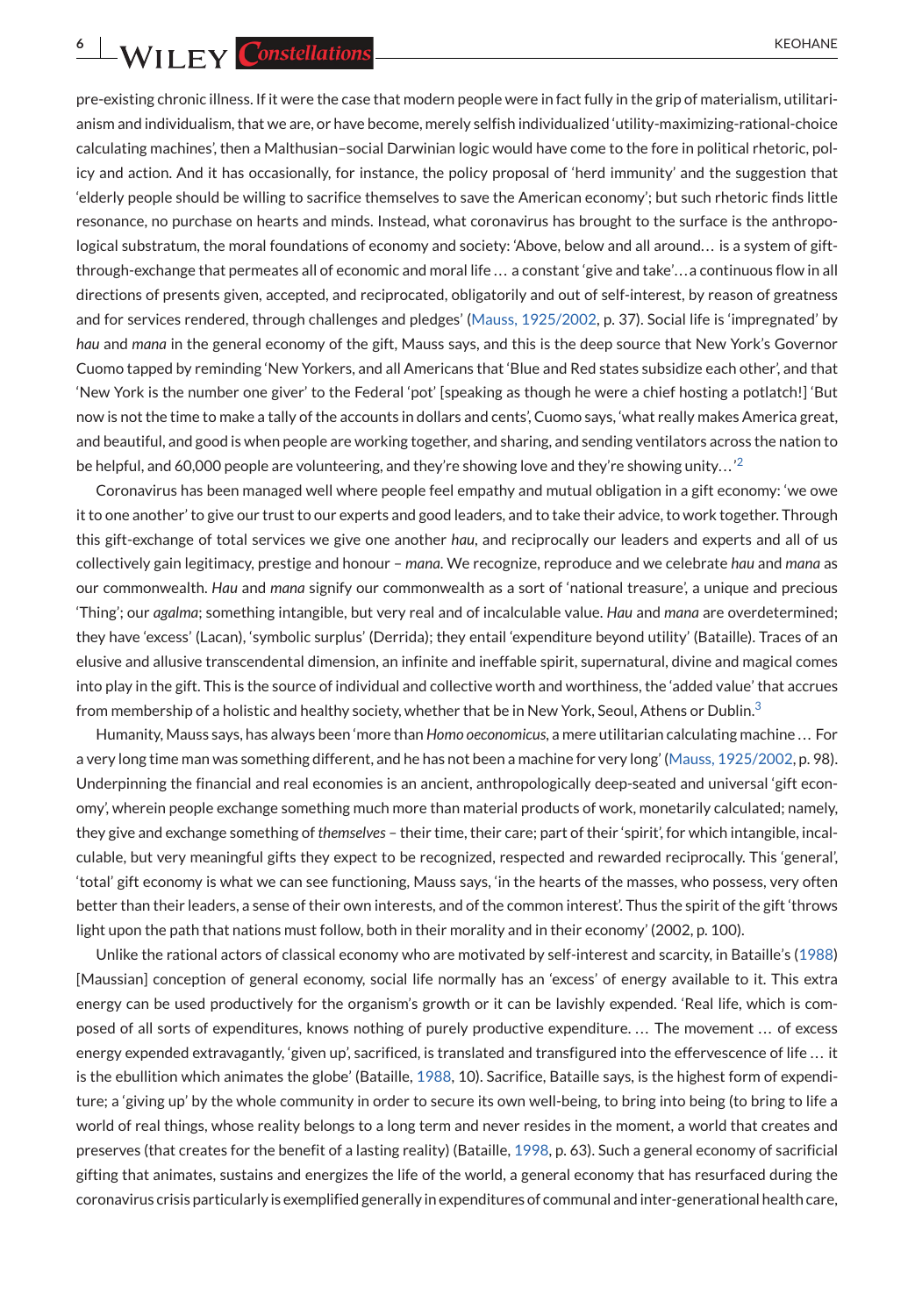a golden thread linking the palaeoanthropology of humanity through to the core social institutions of contemporary civilization.

# **4 THE GIFT OF HEALTH CARE**

A student once asked anthropologist Margaret Mead, "What is the earliest sign of civilization?" The student expected her to say a clay pot, a grinding stone, or maybe a weapon.MargaretMead thought for a moment, then she said, "A healed femur." . . . A femur is the longest bone in the body, linking hip to knee. In societies without the benefits of modern medicine, it takes about six weeks of rest for a fractured femur to heal. A healed femur shows that someone cared for the injured person, did their hunting and gathering, stayed with them, and offered physical protection and human companionship until the injury could mend. Mead explained that where the law of the jungle – the survival of the fittest – rules, no healed femurs are found. The first sign of civilization is compassion, seen in a healed femur. (Byock, [2012,](#page-12-0) pp. 254–255)

Within Mauss's paradigm of the Gift, we have an ample evidence base showing that if sacrificial violence is something 'hidden since the foundation of the world' so too is expenditure on caring for the sick, disabled and vulnerable. 'Shanidar 1' is a 45,000 years old skeleton of a man from Iraq, who, at different times, had lost an arm, and an eye, as well as suffering several other injuries. He died around age 50, an old man by the standards of the time, his healed injuries showing that he had received a great deal of care over the course of his life. 'Romito 2', from Italy 10,000 years ago, had severe dwarfism with very short arms. His people were mountain hunter-gatherers. He did not need nursing care, but he was a dependent, who received care and support through periods of severe shortage. 'Windover boy,' about 7,500 years ago in Florida, had spina bifida, but he lived to around age 15, indicating he had been given constant support and care. 'Man Bac burial 9' is a 4,000 years old skeleton from Vietnam, with fused vertebrae. Paralyzed since childhood, unable to feed himself or keep himself clean, he lived another 10 years, totally dependent on others for meeting his most basic needs, his survival evidence of the expenditure of high quality, dedicated and timeconsuming care. A 4,000 years old female skeleton from a site on the Arabian Peninsula indicates that from early childhood she had a neuromuscular disease, perhaps polio. To survive to adulthood she must have been given round the clock care, and her tooth decay indicates that she had been given sweet foods. From tens of thousands of years earlier, the Neanderthal skeletons of La Ferrassie and Roquebrune-Cap-Martin in France show similar evidence of care for the injured and for the elderly, care during childbirth and infancy, care for the dying, and care for the dead. 'Looking after those who are unable to look after themselves is a behaviour that defines what it is to be human, and the evidence shows that giving care to one another has been practiced within the human family for at least 100,000 years' (Tilley, [2012,](#page-13-0) p. 1).

This, and similar evidence is one of the bases on which feminist philosophers Carol Gilligan, Carole Pateman, Nel Noddings, amongst others have been correcting the masculinist bias in human evolutionary narratives' emphases on hunting and warfare, and on the emergence of the purportedly independent consciousness of the autonomous individual, the self-interested rational actor, *homo oeconomicus* (Norlock, [2019\)](#page-13-0). Rather, the record shows the anthropologically and sociologically fundamental universality of a primordial ethics of empathy, care and a political-economy based on the gift. To 'give birth' is the first gift, developed and cultivated and generalized by asymmetrical, reciprocal, recursively incremental concrete gifts of mutual care. Morality begins and develops from the moral sentiments of empathy and the concrete relational contexts and practices of care, rather than in abstract principles of reason and individual autonomy. In fact, how the evolution of the species, the development of civilization, the global political economy and the 'real' economy, is all underpinned by the gift economy of care are really the things which have been 'hidden since the foundation of the world'.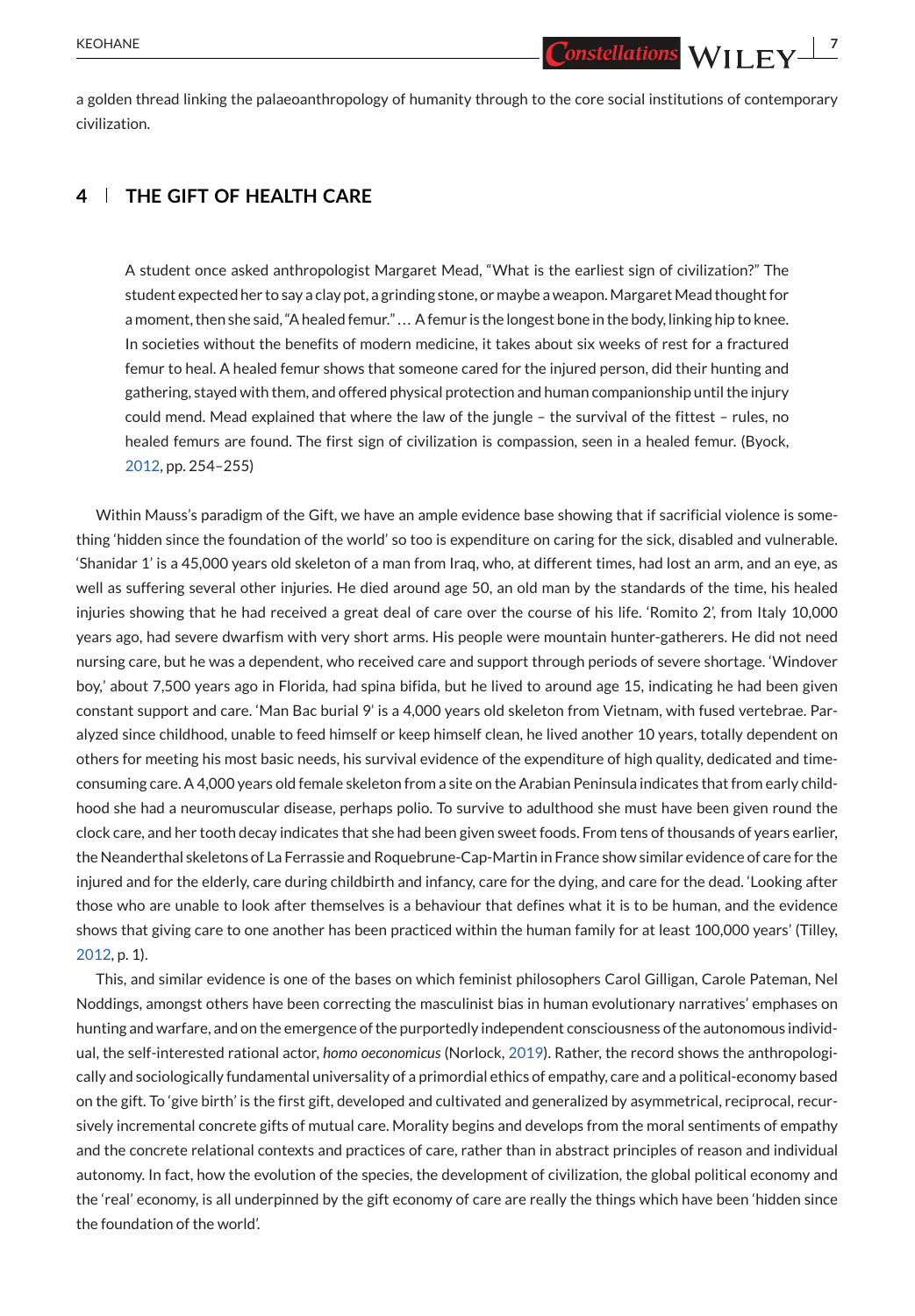**8** WILEY Constellations

In this context, it becomes important to make explicit something that is, so to speak, hidden since Girard's foundation of mimetic theory, for against Girard's dark picture of humanity's tendency to spiral into contagious violence it could be also argued that empathy, solidarity, generous reciprocity and expenditure on celebratory, joyous, life-affirming communal rituals, are equally experiences that generate a positive form of mimetic contagion. After all, Plato's *Republic* already advocates for the imitation of good models. Moreover, emerging voices in the increasingly diverse field of mimetic theory straddle the good/evil divide in order to account for the mimetic foundations of sympathy, compassion and solidarity – from the neuronal level (Gallese et al., [2011\)](#page-12-0) to psychoanalysis (Borch-Jakkobsen, [1991\)](#page-12-0) and extending socio-cultural psychoanalytics to broader social and political levels (Borch-Jakkobsen, [2019;](#page-12-0) Lawtoo, [2016,](#page-13-0) [2019\)](#page-13-0). This positive mimetic spiral of reciprocal care is illustrated by the exemplary case of Mauss himself as someone who, having received gifts of care on many occasions, reciprocated the gift generously, keeping it in circulation throughout his life and generalized it, so that from the spirit of the gift of expenditure on socialized reciprocal health care there emerged one of the key pillars of modern European civilization.

Marcel Mauss had a great deal of first-hand personal experience of both mimetic violence and of mutual gift relations of health care. A WWI veteran, in action at Passchendaele, Ypres and The Somme and decorated several times for bravery, Mauss spent two periods in field hospitals, suffering from jaundice, and from pneumonia. After the War, and for the rest of his life Mauss suffered chronic 'pulmonary disease' necessitating long periods of rest and recuperation, and every year he spent several weeks at a spa. Mauss spent periods in hospital for dysentery and for abscesses, and in addition to recurring bouts of what he called his 'major illness' Mauss often suffered the excruciating pain of sciatica. In later years, he developed diabetes, and he had dementia for five years before his death. As well as receiving care, Mauss, reciprocally was a care-giver. Mauss cared for his mother while she was dying, and Mauss's wife, Marthe, who almost died by gas poisoning, spent a year in hospital. Mauss visited her every day, and after a long rehabilitation, (and perhaps suffering chronic depression), she was invalided for the remaining 15 years of her life, during which time Mauss nursed her constantly (Fournier, [2006,](#page-12-0) pp. 301–302). 'Neither the life of an individual not the history of society can be understood without understanding both' C. Wright Mills [\(1959\)](#page-13-0) famously says of the *Sociological Imagination*, and Mauss's *Essay on the Gift* sprang from the intersection of his personal biography and the history of French society: a gregarious, generous man with life-long friendships and deep involvement in several social and cultural scenes, progressive politics and social movements, preceding and in the aftermath of the War, the Russian Revolution, the Spanish flu pandemic, and the schismatic political culture that embroiled the world, culminating in new tyrannies, War and Holocaust, through which Mauss survived, an impoverished, elderly Jewish man and his bedridden wife, in a cold Paris basement.

The whole purpose of Mauss's *Essay on the Gift* was to identify the anthropologically deep-seated moral facts that would build social solidarity as foundations for France's Republic. Moral facts are imperatives. They prescribe duties that are obligatory. These imperatives are not 'categorical', abstractions derived from pure reason (Kant) but rather they are sociological, derived from concrete historical and anthropological social practices, like empathy with fellow suffering, and recognition of the deep human need for mutual care. The socially integrating logic of the gift is the principle of social solidarity upon which society, from the most primitive settlement to the modern state is founded. Through the Revenue apparatus 'excess' is equalized and 'surplus' is redistributed through the 'expenditures' of nations and supra-national states, whether Federal in the United States or the united states of a future European Union. Tax is a form of modern sacrifice: (painful) 'cuts' that are 'given-up' in exchange for 'gifts' of unemployment assistance, pensions, education, housing, health care and other services within a general economy of total prestation. This form of sacrifice–gift–expenditure ameliorates and placates conflict and builds solidarity by integrating the vulnerable – children, elderly, poor, and sick people – into society conceived of ideally as a collective household – society as *oikos*, the etymological root of both economics and ecology. The principle of this fundamental general economy of exchanges of total services is mostly taken for granted or entirely overlooked in modern political economy and social policy. Re-imagining and re-inventing economy and society after coronavirus will necessitate urgently addressing the taxminimizing strategies that global corporations have been using to contribute less than their fair share to states' and federal revenues, causing 'BEPS' [base erosion by profit shifting]. To rebuild the world after coronavirus on renewed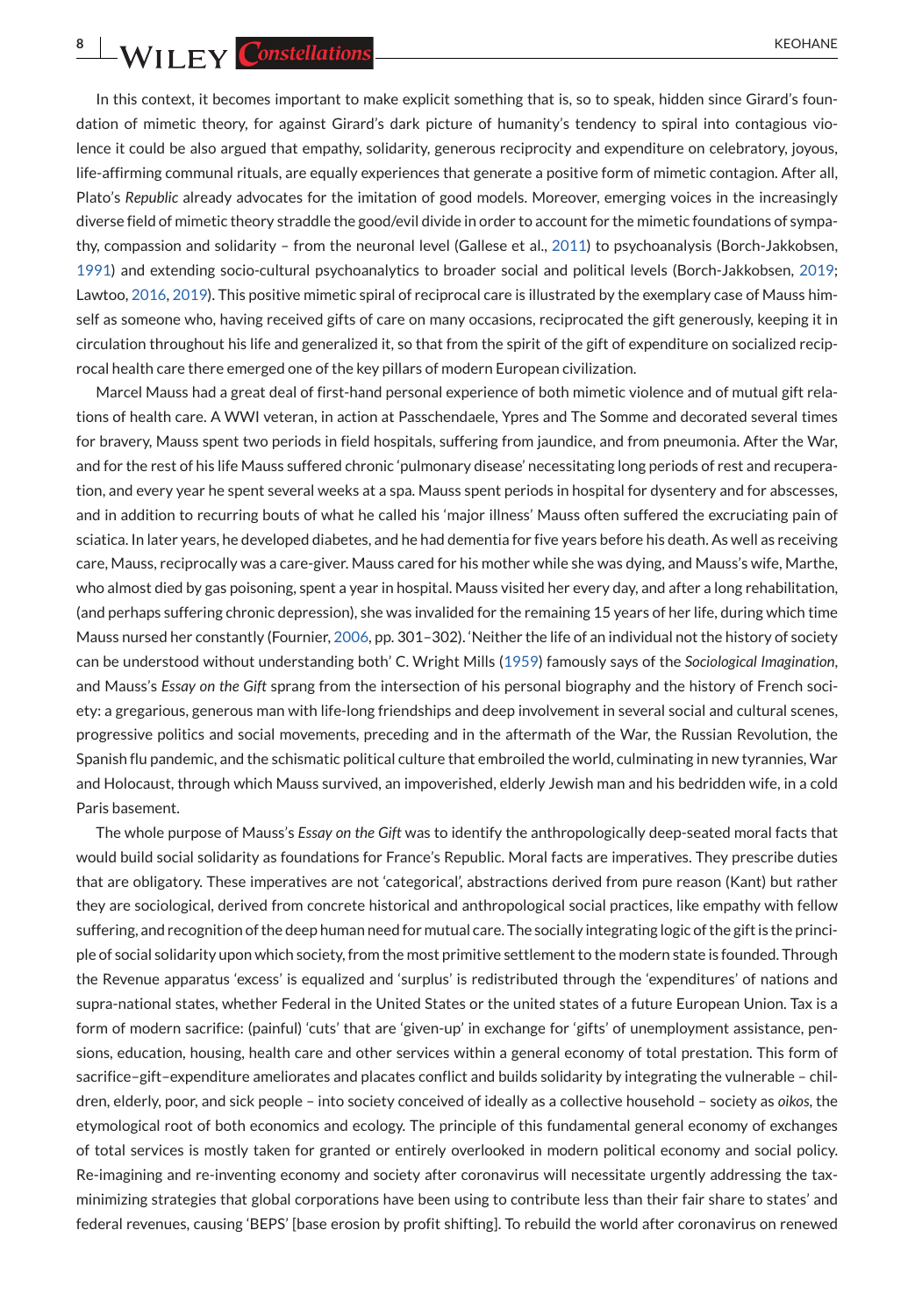KEOHANE **CONSTRUCTER CONSTRUCTER 9** 

foundations of sacrifice–gift–expenditure, there will need to be excess and surplus to expend, which means that that the concrete of taxation needs to be mixed in richer proportions.

Why is it that Girardian sacrificial violence is represented in a myriad of historical and anthropological instances and that the historical canon of Western literature is replete with mimetic envy spiralling into sacrificial crises and scapegoating, while Mauss's universal gift relations seem to be so quietly subdued and taken-for-granted that we have difficulty representing and celebrating institutionalized practices of gift relations? Why do we not have annual commemorations of Europe's public health care; of free education; of pensions and social security? These institutionalized gifts also have a history; they have genealogies, dates, crucial moments and founding events; and they have heroes, though mostly unsung heroes[.](#page-12-0)<sup>4</sup>

The reason is that sacredness associated with sacrificial violence is spectacular and conspicuous. It has an aura of death and horror: it belongs to the sublime. 'Terror is in all cases whatsoever, either more openly or latently, the ruling principle of the sublime' (Burke, [1757/1999,](#page-12-0) p. 54). Because the sublime originates in violence and spirals through institutional forms towards death, it is always anchored in terror and trauma; and because trauma cannot be represented but yet demands to be expressed, it returns, and we must try again (always failing) to represent it 'properly' as it were. Thus sacrificial violence, being bound to the principle of the sublime, is perpetually commemorated, usually by statues of men that are heroes to some but monsters to others, sites of confrontation. By contrast, the sacredness associated with the gift is quiet and calm. It is surrounded by an aura of peace, of serenity, and life; it is harmonious; balanced, self-contained; the ruling principle of the gift is Beauty, which 'induces in us a sense of affection and tenderness' (Burke, [1757/1999,](#page-12-0) p. 47). The gift is sufficient, whole, integral, beautiful; it neither needs nor demands loud recognition or monumental statues. It slips quietly into the narrativized stream of life; submerged, sedimented, becoming substratum, gradually building a concrete foundation of social solidarity to support the edifice of civilization. The beauty of the gift, given, received and reciprocated, is not in *béance*; it does not cry out for symbolization, as the terror of sublime sacrificial violence does. Thus the beautiful work of the gift, originating in *eros*, spiralling outwards and upwards, through institutional forms of *philia*, towards *agape*, magically goes on giving, as a taken-for-granted that, unfortunately, suffers the risk of being overlooked and too soon forgotten. This will be one of the most serious risks of the current coronavirus crisis: that after it has passed, the gifts of care of nurses and frontline workers, and all of the quiet, seemingly small and insignificant and beautiful gifts, singing from balconies, small acts of kindness and sociability, the courageous gifts of people who give themselves wholly to their work of care will be passed over and too easily forgotten.

## **5 CONCLUSION**

Mostly our responses to the coronavirus crisis exemplify both Girardian and Maussian tendencies together, at least they do for now! and the kind of society that will emerge is in the balance.

We have a foreboding of the dangers of some kind of restoration of the *status quo ante*. Free marketeers will use the crisis as an opportunity: unload and transfer private corporate debts onto taxpayers; massive lay-offs, downsizing, rationalization and precariatization achieved at a stroke; small businesses will be 'mass casualties', collateral damage, in terminal debt, to be salvaged in a future fire-sale to global vulture funds, while instantly vastly enriching global tech giants and online retailers – Microsoft, Facebook Amazon, and others that, having being subvented by public revenues, will be proclaimed as having proven themselves adaptable and strong enough to survive and thrive; coronavirus has driven an instantaneous shift to online work, which would otherwise have entailed protracted and costly labour negotiations; huge public funding will be shunted to Biotech, AI and big data analytics; crash public utilities: public health services, already weakened by decades of cuts and underfunding may be overwhelmed by a second wave of the pandemic and made to appear to fail as auspices for their further privatization; close schools and universities, move education onto Big Tech's private proprietary online platforms; militarize the democratic state, and securitize civil society;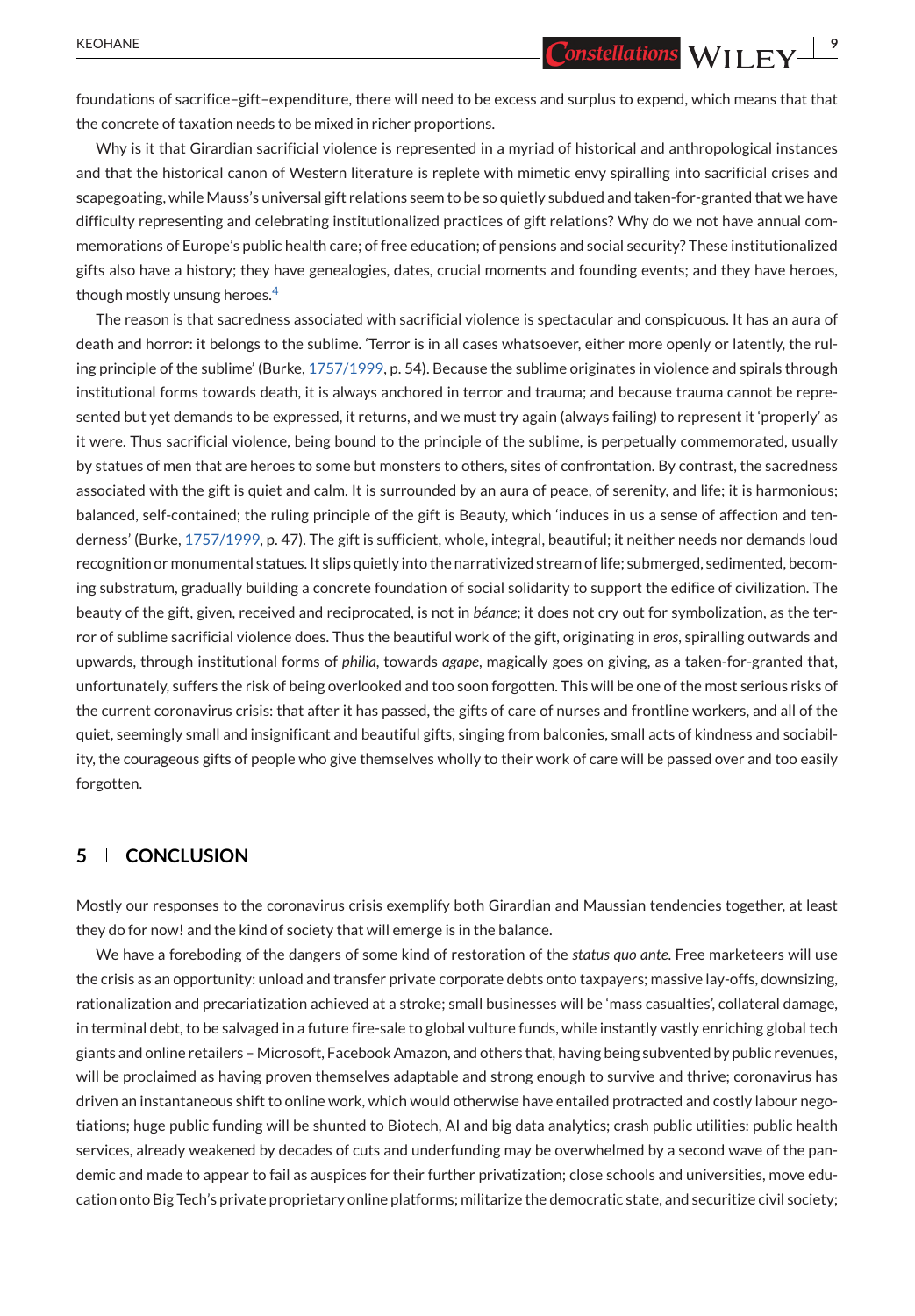**10 WILEY Constellations** KEOHANE

mobilize, and at the same time discipline public life into a permanent state of emergency, entailing total surveillance, 'lockdown' and 'social distance' as 'the new normal.'

The outlines of what the ultraliberals want to happen are clear enough: von Hayek, Friedman and Nozick's mani-festoes have become the commonsense[.](#page-12-0)<sup>5</sup> The more recent campaign plans of the 0.01% – Bezos and Zuckerberg, the Kochs, Robert Mercer, Peter Thiel, are obscure, but they are certainly very real. Peter Thiel, former student of René Girard, chess life-master, Silicon Valley's liaison and strategist in the Trump transition team says, 'business is like chess: you must study the endgame before everything else' (Thiel, [2014,](#page-13-0) p. 2). The coronavirus crisis could be used as an opportunity for a key move in a global neoliberal endgame, and Trump may very well be a pawn in that endgame as an apocalyptic circus in which he play-acts the Great Dictator but he is merely the great distractor. Trump will probably be scapegoated and sacrificed eventually as a Girardian 'sacrificial king', a false king who led his people astray, a 'sacred clown' as *pharmakon*, poison and antidote combined into one. This ancient drama is presently unfolding:

In the works of Hesiod and Homer it is the king, an offspring of Zeus, who is responsible for the fertility of the soil, the herds and the women. As long as he shows himself irreproachable in the dispensing of justice, his people prosper; but if he falters, the whole community pays the penalty for the failing of this one individual. The gods then visit misfortune on all – *limos* and *liomos* "famine" and "plague." The men kill each other, the women cease to bear children, the earth remains sterile and the flocks and herds no longer reproduce. When such a divine calamity descends on a people their natural recourse is to sacrifice their king. For if the king is responsible for the community's fertility and this fertility ceases, that indicates that the power invested in him as sovereign has somehow become inverted; his justice turns to crime, his integrity to corruption, and the best (*aristos*) seems to be replaced by the worst (*kakistos*). The legends . . . therefore involve, as a means of putting the *liomos*to rout, the lapidation of the king, his ritual murder. (Girard, [1979,](#page-12-0) 108)

During the interregnum (*inter-regis*'between kings'), the liminality of the present crisis, Trudeau, Macron, Varadkar, Biden and others seem as paragons of reasonable politics and competent government when compared with Trump, masking their own fundamental commitments to neoliberalism. The (symbolic, legal) sacrificial violence that will be visited on Trump may be used to consecrate the foundations of a new order: a strong state, shoring up 'business-asusual'; authoritarian neoliberalism as 'the new normal'. When the crisis passes, 'check mate!' Market Oligarchy wins, Democratic Society loses. Game over!

But the coronavirus crisis could become the occasion for social deceleration, of rediscovering community and society; a time for generous giving and gracious receiving, of exchanging recognition and respect, a time of restoring relations of resonance with the world, finding a new modality of dynamic stabilization (Rosa, [2019\)](#page-13-0) in the form of a Green New Deal and a great revalorization of public institutions: collective security rather than individualized precarity; social insurance and public health services instead of individual's pay-as-you-go existential risk, extending even to an 'ethical, integrative and ecological fifth wave, future Public Health', with the planetary biosphere as our object of care (Hanlon et al., [2012,](#page-12-0) p. 138).

Mauss's *Essay on the Gift* was written in the immediate aftermath of WWI and the Spanish flu pandemic, and the idea of general/total gift economy can help us to imagine a better future beyond this unfolding catastrophe, because good ideas 'are already anchored in a deep tradition, in ways of life which have already been lived.... The validly new is a recreation of a tradition' (Taylor, [2007,](#page-13-0) p. 748). In emergency conditions that seem to urgently demand entirely new thinking, we need the presence of mind to know that 'imagination is nothing but the working over of what is remem-bered ... imagination is memory' (Vico, [1744/1999,](#page-13-0) p. 699).

Mauss uncovered 'one of the human bedrocks upon which societies are built' [\(2002,](#page-13-0) p. 5), and indeed the Gift did become quite explicitly the foundation of France's inter-War Fourth Republic, and also the post-WWII reconstruction of the Europe. René Girard emigrated from France to America in 1947, and he had no experience of *le trente glorieuses* and the rebuilding of European civilization, but Richard Titmuss, who, with Beveridge and Bevan was an architect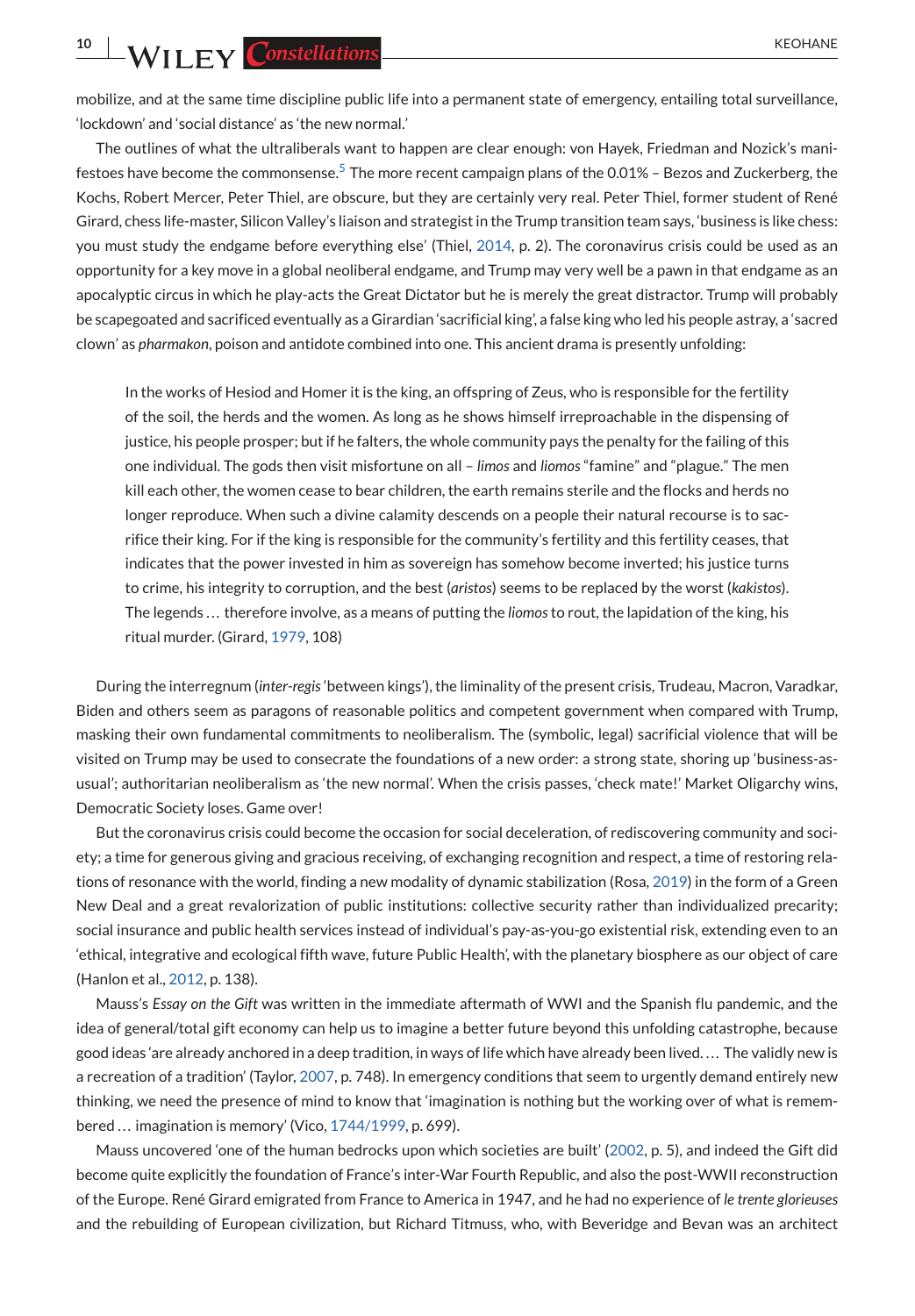of post-war England and its flagship institution of the National Health Service used Mauss verbatim. More generally, the idea underpinning the Treaty of Rome and a united Europe, social cohesion and solidarity gradually built by asymmetrical transnational revenues cross-subsidizing and grant-aiding regional development – all of that great project of re-building civilization by reciprocal exchange relations of total services prestation needed a deep and concrete foundation, a theory of general economy developed upon an evidence base in universal anthropology, and articulated in terms of an inspiring deep mythic-historical narrative: 'There is no other morality, nor any other form of economy, nor any other social practices save these', Mauss says, concluding his *Essay on the Gift* with one of Europe's ancient stories:

The Bretons and the Chronicles of Arthur tell how King Arthur, with the help of a Cornish carpenter invented that wonder of his court, the miraculous Round Table, seated around which the knights no longer fought. Formerly, 'out of sordid envy' in stupid struggles, duels and murders stained with blood the finest banquets. The carpenter said to Arthur "I will make you a beautiful table, around which sixteen hundred and more can sit, and move around, and from which no one will be excluded. No knight will be able to engage in fighting, for there the highest placed will be among the lowliest.' There was no longer a 'high table', and consequently no more quarrelling. Everywhere that Arthur took his table his noble company remained happy and unconquerable. In this way nations today can make themselves strong and rich, happy and good. Peoples, social classes, families and individuals will be able to grow rich and will only be happy when they have learned to sit down, like the knights around the common store of wealth. (Mauss, [2002,](#page-13-0) p. 106)

Re-building the world after coronavirus means remembering, re-imagining and re-inventing the traditions that Mauss identified as the moral foundations of economy and society:

'let us reinvent mores of noble expenditure and recover the joys of giving in public, the pleasure of generous artistic expenditure, of hospitality, of the private and the public festival, the social security and solicitude arising from reciprocity and cooperation ... Rather than the egoism of our contemporaries and the individualism of our laws... we need a 'new ethics' founded on mutual respect and reciprocal generosity. (Mauss, [1925/2002,](#page-13-0) pp. 88–89)

Gift relations, at least as much as sacrificial violence, and probably more so, constitute the things hidden since the foundation of the world; in fact for Mauss sacrifice, rather than being the first principle, is only one variety of the gift: 'Fundamentally, there is perhaps no sacrifice that has not some contractual element. The two parties present exchange their services and each gets his due. For the gods too have need of the profane' (Mauss & Hubert, [1898/1981,](#page-13-0) p. 100). At the deep anthropological and sociological grounds of the transition from chaos and endemic conflict into social solidarity, the generative, self-reinforcing character of the gift embraces also the logic of sacrifice: the gift of care, exemplified by Mead's story of the broken femur and the care given to severely disabled children is a form of sacrifice, expenditure beyond utility, something that is 'given up', given in advance, fore-given, to infants, to the elderly, to the sick and injured and chronically disabled. It is by forgiving (giving-up) that is, by sacrificing selfish desires for immediate individual gratification and calculated utility that a vicious circle of downward spiralling competitive individualism towards violence may be turned around into an upward spiralling virtuous circle of cooperative social solidarity.

The magical, miraculous healing power of gift–sacrifice–expenditure transubstantiates profane selfish utilitarian individual rivalry into the sublime substance of community and society as a vivifying, unifying and assimilating sacred power: the magic of *Hau* and *Mana* in the cultures of Oceania is the same as the 'Holy Spirit' is in Christianity, and the same as 'Manatou' amongst the North American First Nations: a panacea against mimetic violence; the spirit that heals and makes whole; the spirit of life. Girard [and Plato] refracted through the lens of Mauss [and Bataille] shows that rather than life springing from death, the whole purpose of the general economy of gift–sacrifice–expenditure is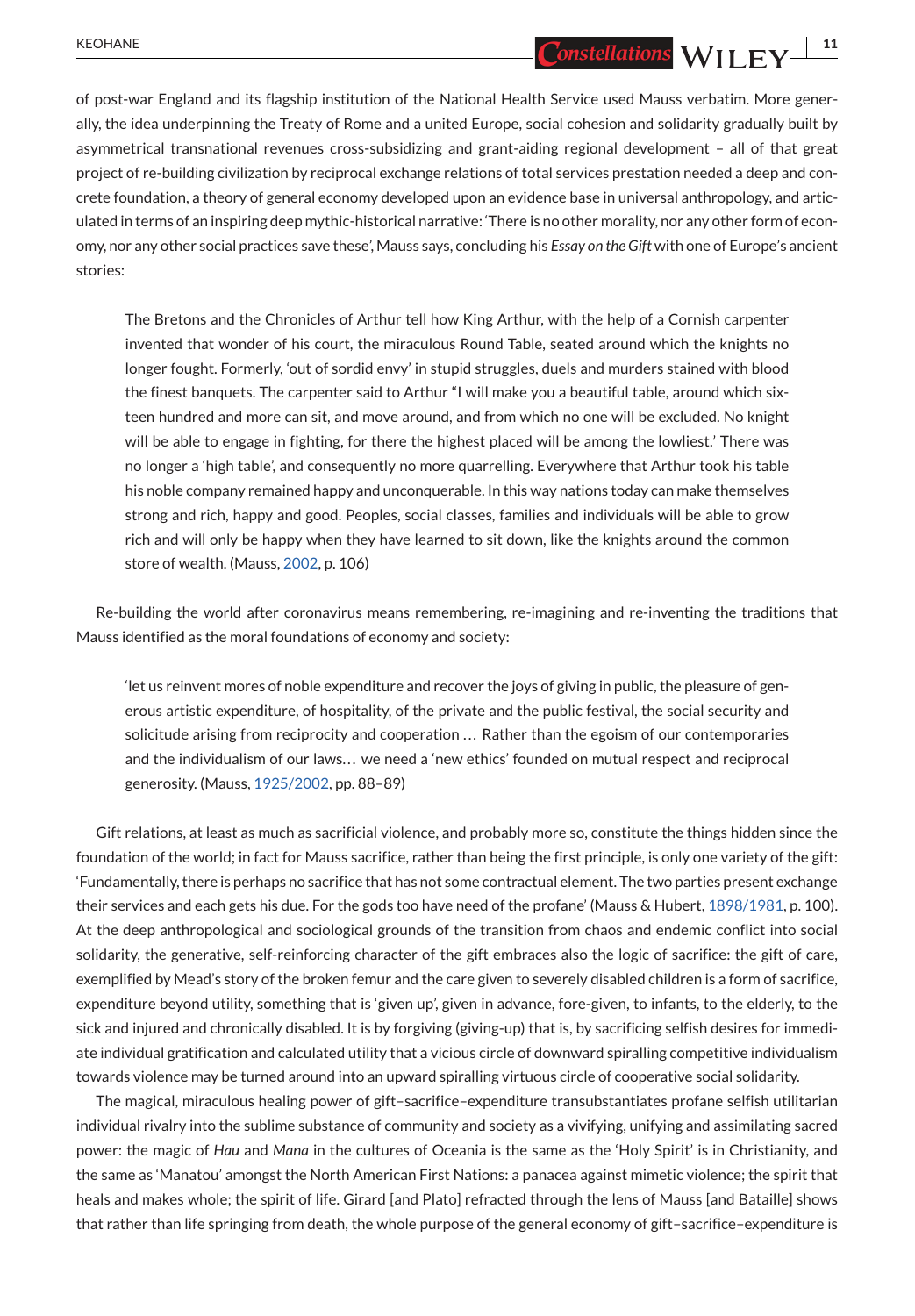<span id="page-11-0"></span>**12 WII FY** Constellations **CONSTRUCTER CONSTRUCTER CONSTRUCTER CONSTRUCTER CONSTRUCTER** 

to 're-create life out of life' (Joyce, [1916/2001,](#page-13-0) p. 132). What is given through giving-up is 'for the benefit of a lasting reality' (Bataille, [1998,](#page-12-0) p. 63); it is the gift of futurity: the condition of possibility of a future Good Life, wherein envious mimesis is quelled and turned around into the positive mimesis of social reproduction and intergenerational solidarity. And this has been the function of publicly funded health care in modern society. Aneurin Bevan, the Minister of Health who founded England's National Health Service, said

Society becomes more wholesome, more serene, and spiritually healthier, if it knows that its citizens have at the back of their consciousness the knowledge that not only themselves, but all their fellows, have access, when ill, to the best that medical skill can provide ... No society can legitimately call itself civilized if a sick person is denied medical aid because of lack of means. (Bevan, [1952,](#page-12-0) p. 79; 75)

Bevan's NHS was built on the *Beveridge Report*, a core social policy framework produced in 1942, at the height of the War, in a crisis moment when the history of modern civilization could have turned out very differently than it eventually did. Beveridge understood how in that critical moment when the future of civilization was in the balance, it was absolutely essential for the war effort that the gifts of duty and dedication, the sacrifices of millions of ordinary people must be fully recognized and generously reciprocated. As an alternative to a future of Fascist or Communist totalitarianism England's 'new deal' was based on a reciprocal gift exchange of total services. 'Now, when the war is abolishing landmarks of every kind, is the opportunity ... A revolutionary moment in the world's history is a time for revolutions, not for patching' (Beveridge, [1942,](#page-12-0) p. 6).

The same risks and opportunities are in the balance today. As landmarks are being abolished in a crisis of undifferentiation, we are haunted by the spectre of authoritarianism; but we can also hear resonances with our most fundamental relationships to the world that give us good reason to be hopeful, for coronavirus is showing us that when everything has been shut down and radically decelerated society is still alive and well: the *hau* and *mana* of reciprocal exchanges of total services that permeate, animate and impregnate all of our social and bodies politic continues to be our source-code.

Looking ahead, it is not at all clear what path will unfold: further escalations of contagious violence towards Girardian sacrificial crisis and the recurrence of a myth of community in (new) fascism (Lawtoo, [2019;](#page-13-0) or towards a Maussian revitalization of community and solidarity in a general economy of total services restoring resonance in our relations to the world (Rosa, [2019\)](#page-13-0)? Meanwhile, the ambivalence and liminality of the coronavirus moment may help explain the other pathological epidemics of contemporary civilization, epidemics of anxiety and depression associated with the morbid stasis of interregnum (Keohane, Petersen, & van den Bergh, [2017\)](#page-13-0). That the dialectic of these two antithetical tendencies, Girardian and Maussian, will be resolved in a new progressive synthesis would (once upon a time!) have been thought of as an Hegelian-Marxist historical necessity, but since Gramsci, and Laclau and Mouffe [\(1985\)](#page-13-0), we know the shape of the post-Coronavirus world will be a matter of hegemony and political leadership.

#### **ACKNOWLEDGEMENTS**

The author would like to thank Arpad Szakolczai and 'International Political Anthropology'; Anders Petersen, Aalborg DK; Bert van den Bergh, Erasmus NL. and 'Social Pathologies of Contemporary Civilization'; John O'Brien, Lorcan Byrne, Maggie O'Neill, Tom Boland and colleagues at 'Moral Foundations of Economy & Society', UCC & WIT; Ian Hughes and Ed Byrne at 'Deep Institutional Change'; Matt Trachman, CUNY USA; and anonymous reviewers at *Constellations*.

#### **NOTES**

 $1$  Girard is a doyen of radical conservatives. While it should not be assumed that Girard would be in agreement with the ways in which his theoretical paradigm has been taken up by Peter Thiel and his associates in the Koch Foundation's 'Cato Institute' and their networked market fundamentalist think tanks, there is, what Weber would call a strong 'elective affinity' between them; and Girard has, what one may call some pedigree. René Girard (his name *re né* means 're-born', 'born again'; his birthday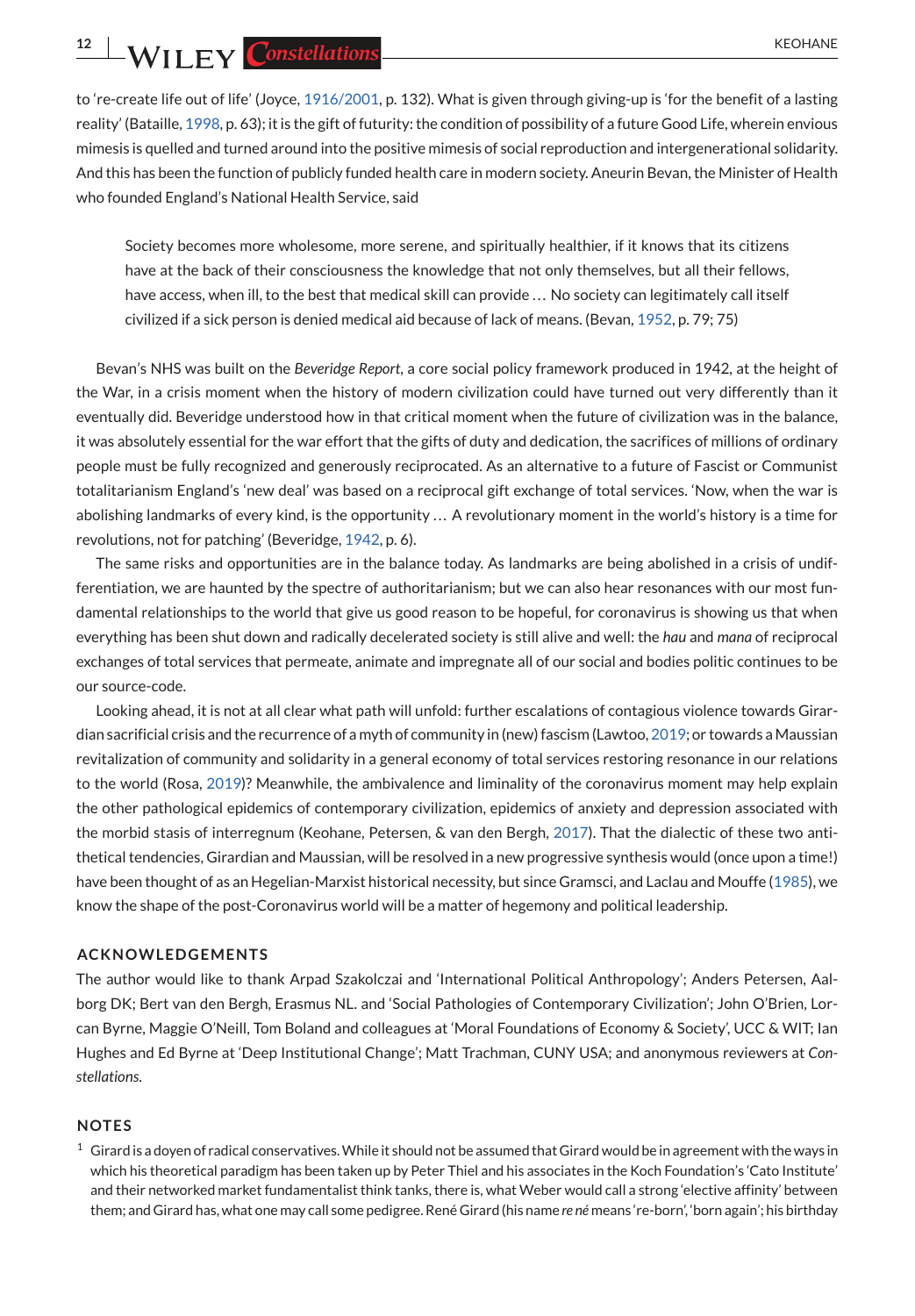<span id="page-12-0"></span>KEOHANE **13**<br> **13** Constellations WII FY<sup>13</sup>

is 25 December , Christmas day); his mother's ancestral family name was Deloye, formerly de Loye, an Aristocratic and very religious family, and René was raised in his maternal grandparents' house in Avignon. Three sisters of the Catholic monarchist de Loye house, Benedictine nuns, were guillotined in 1794 by the Revolutionary court in Orange for not swearing allegiance to the state. Pius XI beatified them in 1925. Before he died, Girard was pleased to hear that the noble family name 'de Loye' had been restored. Although he was purported to have Republican and socialist sympathies, Girard's father was curator of the *Palais des Papes* in Avignon, a professional conservator and guardian of deep patriarchal tradition. There are other curiosities too, that are passed over uncritically in Haven's [\(2018\)](#page-13-0) hagiography, such as the fact that despite being a young man of the right age, unlike many others René Girard was able to avoid war duties of any kind, even the '*service travail obligatoire*'. And there is also the rather striking example from the wartime period that Girard recounts as being a formative influence on his work, namely the scapegoating of collaborators immediately after the war, which of course was appalling, as many of the scapegoats were relatively 'innocent victims', non-combatants and women accused of 'horizontal collaboration'. But the Girard house on Avenue de l'Arrousaire was just beside the central train station, the station from which Avignon's large Jewish community was herded and shipped to the concentration camps. This scapegoat is passed over in silence, curiously.

- <sup>2</sup> Andrew Cuomo, 27 April 2020 press briefing.
- $3$  The differences need some explaining. Greece and Ireland have some residual mechanical solidarity, sense of community and *conscience collective*, and Korea too, as even though Seoul's population of 11 million is comparable to New York City's, only 2.5% of the people of Seoul are not native Korean, of Korean descent, or near Asia neighbours, so while it is a megacity Seoul remains relatively homogenous, demographically and culturally. But New York City is the quintessential modern metropolis. How can it find symbolic identity and unification? Cuomo's political charismatic genius is in articulating a spirit that underpins and transcends the multiplicity of the metropolis, and not just any metropolis, but the particularity of New York City. New York City people, Cuomo says, for all of their multiplicity and diversity 'black and white and brown and Asian, and short and tall and gay and straight'. . . are united, and love each other, because New York people are smart, 'you have to be smart to make it in New York ... and we are tough - New York tough! - we are tough, because this place makes you tough – tough in a good way. . . '. 'NY tough' is the specifically modern metropolitan, unique and particular *mana* that underpins and transcends, and unites and vitalizes all New Yorkers.
- <sup>4</sup> Even though they are in practically every community across America New Deal public works were rarely marked, so the era's contribution to American life goes largely unseen and underappreciated.
- <sup>5</sup> The three manifestos of the neoliberal revolution are von Hayek's [\(2007\)](#page-13-0) *The Road to Serfdom*; Friedman's (2002) *Capitalism and Freedom*; and Nozick's (1974) *Anarchy, State, and Utopia*. The fourth horseman is James Buchanan, a more obscure figure than the other three, though even more explicitly dedicated to overthrowing democracy (MacLean, [2017\)](#page-13-0).

#### **REFERENCES**

Bataille, G. (1988) The accursed share: An essay on general economy. New York, NY: Zone Books.

Bataille, G. (1998). *Essential writings*. M. Richardson (Ed.), London: Sage.

Bevan, A. (1952). A free health service. In *In Place of Fear*. New York, NY: Simon & Schuster.

Beveridge, W. (1942). *Social insurance and allied services [a.k.a. The Beveridge Report]*. London: HMSO.

Borch-Jakkobsen, M. (1991). *Lacan: The absolute master*. Stanford, CA: Stanford University Press.

- Borch-Jakkobsen, M. (2019). Foreword. In Lawtoo, N. (Ed.), *(New) Fascism: Contagion, community, myth*. East Lansing, MI: Michigan University Press.
- Burke, E. (1999). *A philosophi enquiry into the origin of our ideas of the sublime and the beautiful*. Oxford, UK: Oxford University Press. (Original work published 1757)
- Byock, I. (2012). *The best care possible: A physician's quest to transform care though the end of life*. New York, NY: Penguin.

Derrida, J. (1976). *Of grammatology* (G. Spivak, Trans). Baltimore, MD: Johns Hopkins University Press.

Dufour, D. R. (2007). *The Art of Shrinking Heads: On the New Servitude of the Liberated in an Age of Total Capitalism*. Cambridge: Polity Press.

- Foucault, M. (1978). *The history of sexuality Vol. 1.: An introduction*. New York, NY: Pantheon.
- Foucault, M. (1991). *Discipline and punish: The birth of the prison*. London: Penguin.
- Fournier, M. (2006). *Marcel Mauss: A biography*. Princeton, NJ: Princeton University Press.
- Friedman, M. (2002). *Capitalism and freedom*. Chicago, IL: University of Chicago Press. (Original work published 1962)
- Gallese, V. et al. (2011). Mirror neuron forum. *Perspectives on Psychological Science*, *6*(4), 369–407.
- Girard, R. (1974). The plague in literature and myth. *Texas Studies in Literature and Language*, *15*, 833–850.
- Girard, R. (1979). *Violence and the sacred*. Baltimore, MD: The Johns Hopkins University Press.
- Girard, R. (2017). *Things hidden since the foundation of the world*. New York, NY: Bloomsbury.
- Hanlon, P., Carlisle, S., Hannan, M., & Lyon, A. (2012). *The future public health*. Maidenhead, UK: Open University Press.
- Hart, K. (2012). Money in twentieth century anthropology. In James G. Carrier (Ed.), *A handbook of economic anthropology*. Cheltenham, UK: Edward Elgar Publishing.